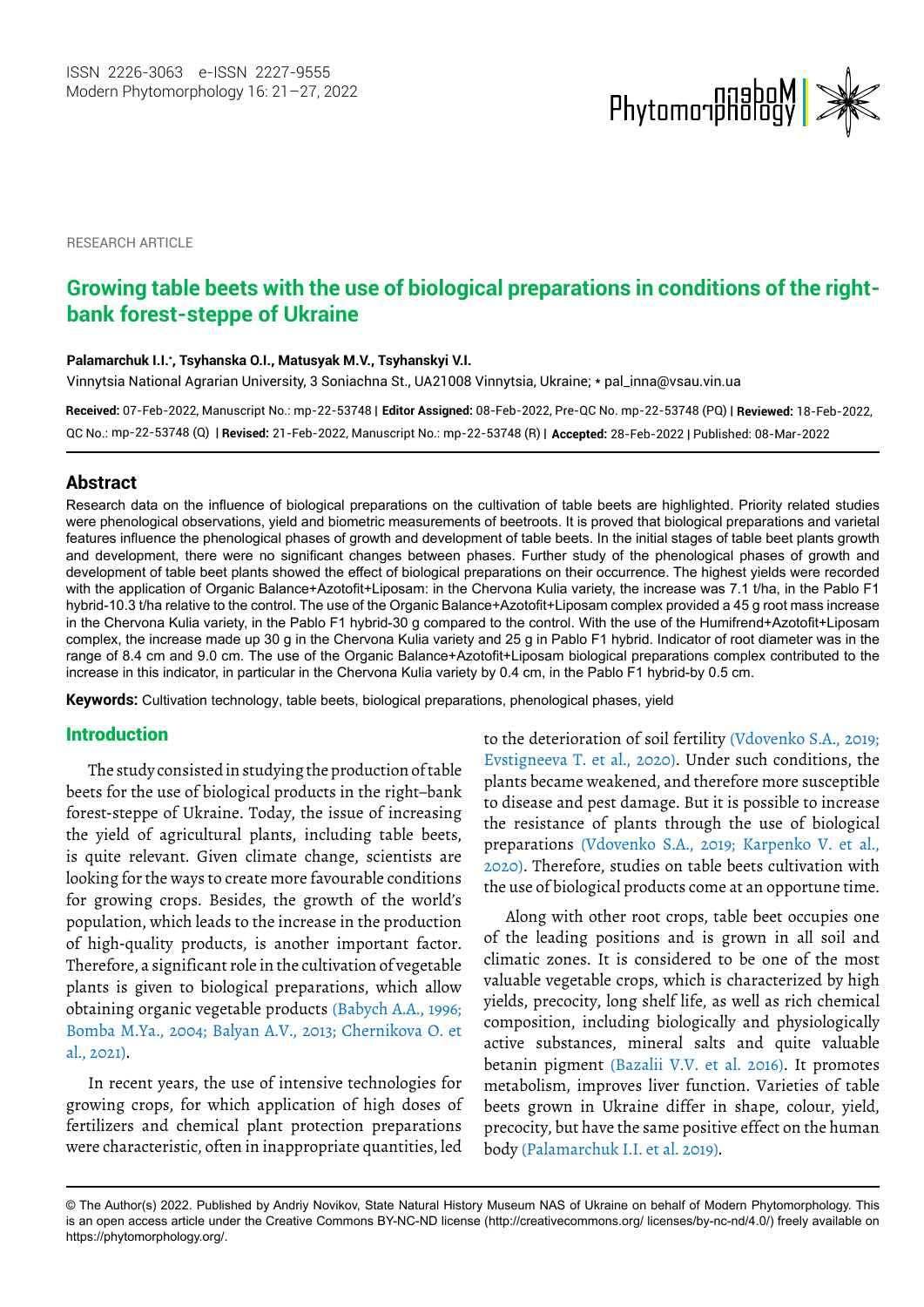Table beet (*Beta vulgaris* L.) is one of the most widespread and valuable vegetable crops due to its high plasticity to growing conditions. Beet belongs to the Goosefoot family (*Chenopodiaceae*). It has a high nutritive value due to carbohydrates, mineral salts, organic acids, biologically active substances and vitamins availability. Fruits of table beet are rich in vitamins B1, B2, B6, amino acids (lysine, valine, arginine), folic acid, carotenoids, salts of iron, calcium, potassium, manganese. As to the iodine content, beetroots rank first among all vegetable crops. Table beets contain phytonutrients, i.e. substances that are a source of natural chemicals. They help prevent disease and ensure normal body function (Yakovenko K.L. et al., 2001; Stefaniuk S.V. 2014).

Products of table beets are used in food throughout the year, in particular, in spring young leaves can be consumed, in summer leaves and roots, in autumn and winter -roots (Ketskalo V.V., 2015).

In Ukraine, among all vegetable crops, root crops account for 18% of the cropping area, and table beets occupy 44.1 thousand hectares. The average yield of root crops is 20.3 t/ha, while the potential yield of table beets is much higher. Perspective plans for the development of vegetable production provide for the production volumes increase, what will meet the need of the population in food products and the industry in raw materials (Vdovenko S.A. et al., 2018; Ulianych O.I., et al., 2018).

In order to meet those needs, it is necessary to apply new agricultural measures or methods, namely, to use drop irrigation, water-retaining granules, modern highyielding and resistance to growing conditions, diseases and pests varieties and hybrids. A number of studies show that the use of biological preparations also provides yield growth and better product characteristics (Pantsyreva H.V., 2019; Pashkevych E.B., 2009).

In recent years, scientists are paying more and more attention to the biologization of agriculture, the basis of which is the abandonment of chemical plant protection products or the maximum restriction of their use in crop growing technologies. The use of microbial preparations to replace nitrogen fertilizers, chemical plant protection means helps to reduce the chemicalization of agriculture, decrease costs and obtain environmentally friendly crop products (Grekhova N.V. and Matveieva N.V. 2014). Introduction of the elements of agriculture biologization is an important step towards strengthening the ecological balance of agroecosystems and increasing the pace of further production of agricultural products (Ivanina V.V., 2011; Zabolotnyi G.M., et al. 2018; Zabolotnyi H.M., et al. 2020).

According to the scientific researches, there is a

need for the introduction of biological products in the agricultural plants growing technology, including vegetable production. A number of studies show the much greater importance and effectiveness of biological products against chemical plant protection agents. Thus, it is possible to replace chemical fungicides, to which pathogens have become tolerant, with biological products that have a fungicidal effect (Dubka V., 2011; Istratina I.V., 2004; Minin V.B. et al., 2020).

According to Prokopchuk V.M. et al. (2018) growth stimulants have a positive effect on the rooting of the boxwood cuttings (Prokopchuk V.M., et al. 2018). The importance of growth stimulants is confirmed by their presence in the growing technology of all crops.

Germany, the USA, Italy, Spain, France and Great Britain are the leading producers in the market of organic products (Wolfgang N., 2013). The main world segments of organic products are vegetables and fruits, milk and dairy products, baby food, raw materials for further processing. Specialized markets for organic products in North America and Europe account for most of the world's revenues from the sale of organic products (about 96%). At the same time, the total segment of organic food covers only 1%–2% of the world food market, but the market for organic products is constantly growing (Zavalin M.I., 2005; Zaika S.O., 2013).

Studies of more than 30 research institutions of NAAS of Ukraine have revealed a significant positive effect of plant growth regulators on cultivated coenoses. It is proved that new growth-regulating substances of domestic production in their effectiveness are in line with the best world analogues, and in terms of technical indicators and cost levels have significant advantages over them (Bazaliy V.V., et al. 2016).

According to Didur I.M. & Tsyhanskyi V.I. (2017), on grey forest soils application of biological fertilizer Groundfix at the dose of 8 l/ha improves conditions for mineral nutrients assimilation and ensures maximum realization of the genetic potential of plants, thus contributing to the formation of high yields of corn (Didur I.M., Tsyhanskyi V.I., 2017).

As reported by Tsyhanskyi V.I. & Tsyhanska O.I. (2020), the use of pre-sowing treatment of seeds with Rhizobofit in combination with Emistim C with full-rate liming the soil for hydrolytic acidity and growing coverless alfalfa with the introduction of herbicide in the year of sowing, caused an increase in the main feed productivity indicators based on increasing the yield of alfalfa and improving its biochemical composition [Tsyhanskyi V.I. & Tsyhanska O.I., 2020].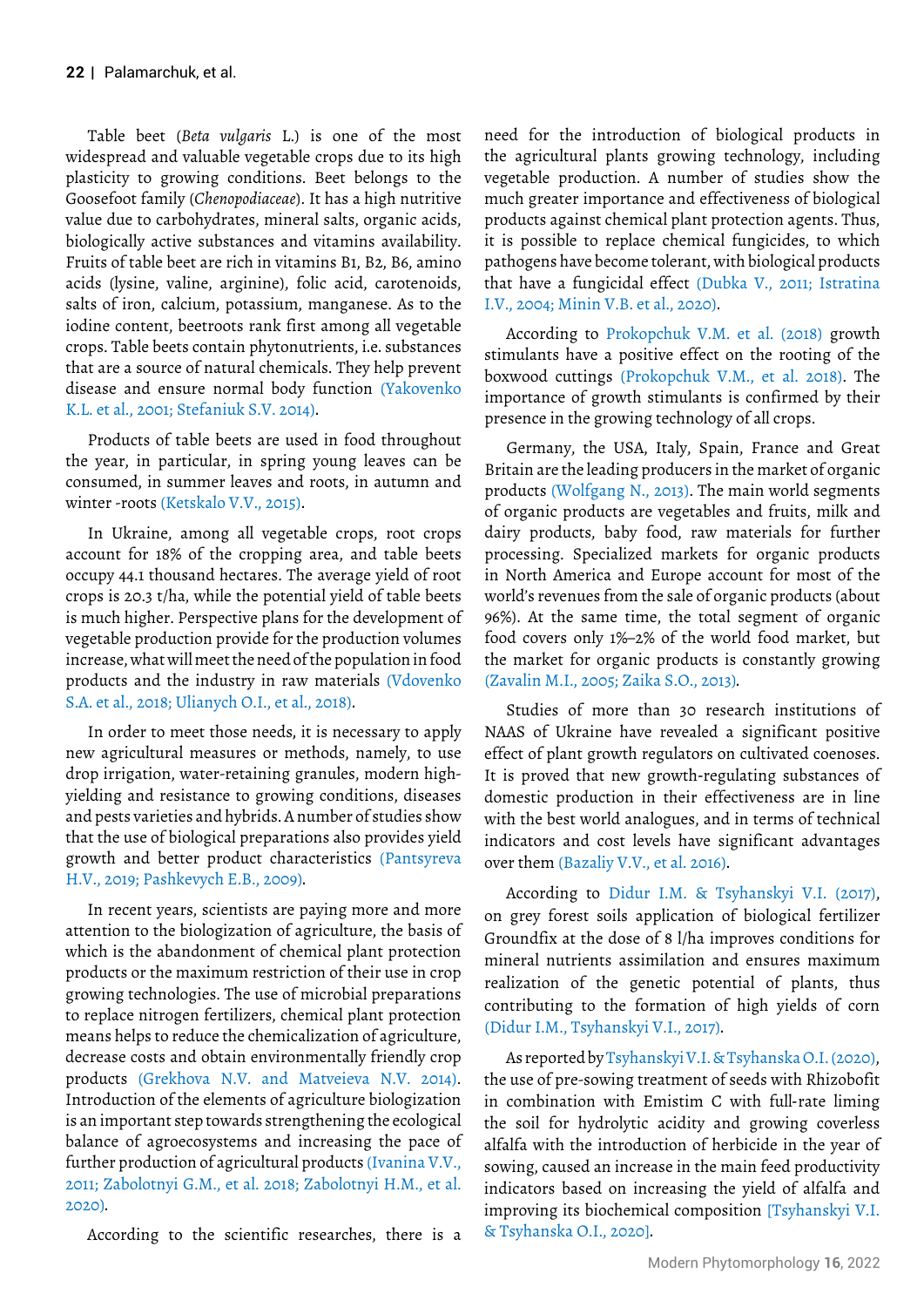### bank forest-steppe of Ukraine Growing table beets with the use of biological preparations in conditions of the right- 123

Biostimulants are materials, other than fertilizers, that promote plant growth when applied in low quantities (Patrick du Jardin, 2015). Many biostimulant products have been classified into completely divergent groups and categories of function, use, and type of activity. For example, humate-based products are often described as soil health amendments while Plant Growth Promoting Rhizobacteria (PGPRs) could be categorized as biofertilizers, phytostimulators, and biopesticides (Martínez-Viveros O., et al. 2010; Bhattacharyya P.N., et al. 2015).

An interesting solution was proposed by researchers from the Russian Federation, who used natural microbial cenosis from koumiss for developing a biological product Microbiovit. The microbiocenosis promoted an increase in yield capacity of wheat, vegetables and potatoes by 26%–56% (Somova et al., 2017).

The plants of the glucose salad react quite actively to external factors, in particular, for the treatment of seeds and extra-root nutrition with preparations of biological origin. In the course of the research, it was established that the best merchandise quality was the products obtained for the use of Biolan and Gumysol. Calculations of economic efficiency have confirmed the expediency of the use of growth regulators in the cultivation of salad in the head crop seedlings. Thus, the level of profitability for the use of bio preparations in the experiment increased, compared with control, 44%–67% and more cost-effective were Biolan and Gumysol (Ketskalo V.V. & Shchetyna S.V. 2016).

According to research El-Mansy A.A., et al. (1973) the use of CCC significantly increased root yields. The number of leaves and their dry weight per plant were increased. The increases in leaves dry weight per plant were found not to be a result of the increase of leaves number per plant only, but the leaves dry weight percentage was also increased. Root length showed insignificant increases due to CCC treatment. In the same time, significant increments in its diameter as well as in dry weight per plant were recorded in both seasons, which might be the cause of increasing yield (El-Mansy A.A., et al. 1973).

The plant growth regulators application will increase the stimulating effect on the plant, its growth activity, physiological functions and organism protective reactions involved with metabolism increasing, stress resistance to unfavourable conditions (diseases, pests, freezing, dry period and others). It was proved that the studied preparations stimulated the plants growth and development, increased the productivity of tomatoes in hyperarid conditions of the southern Russia (Kalmykova, E.V., 2021).

Research results reveal that the application of plant growth regulators such as diniconazole (Din) and prohydrojasmon (PDJ) significantly impact potato plants growth and yield, including that of tubers. Plants treated with Din and PDJ effectively showed stunted growth and reduced development but enhance the tuber formation and its weight. Plants treated with Din and PDJ significantly reduced the GAs and ABA accumulation and increase the sucrose level and cause a significant increase in tuber development. In conclusion, higher gibberellin content in potatoes may inhibit tuberization (Jeong E.J., et al. 2021).

According to Chernetskyi V.M. (2017) growth stimulators influence the formation of the leaf surface of zucchini plants, which has a direct correlation with plant yields and contributes to its increase (Chernetskyi V.M., et al. 2017).

The modern direction of increasing the productivity of crops, including table beets, is the introduction of energy-saving technologies with the use of plant growth regulators and biological preparations. The effectiveness of biologicals depends on many factors, namely: growing conditions, variety, methods and timing of the preparation introduction. Today, the range of various biological products on the Ukrainian market is very large, and most of them have not yet passed production testing and are used according to the advertising characteristics of distributors. Among those drugs are world-famous brands and some technological developments of wellknown companies. In Ukraine and the world practice in general there is a large number of biological products for vegetable plants, which are insufficiently studied, in particular in the specific growing conditions, which makes relevant the study of this issue (Ovcharuk O.V., et al. 2019; Olifirovych V.O., 2016; Cherenkov A.V. & Shevchenko M.S., 2017).

# Materials and Methods

Studies of the effect of biological products on the growth, development and yield of table beets were conducted in 2018-2020 in open ground at the research sites of Vinnytsia National Agrarian University. The type of soil of the experimental field is forest grey, medium loam. Soil conditions were characterized by the following indicators: humus content-2.4%,  $P_2O_5$ -21.2 mg/100 g of soil (estimated as high),  $K_2O$ -9.2 mg/100 g of soil (estimated as low). The acidity of the soil solution was neutral. The experiment consisted of 6 variants in four repetitions. Variant without treating was a control one. Experimental studies were performed with the Chervona Kulia variety and the Pablo  $F_i$  hybrid. The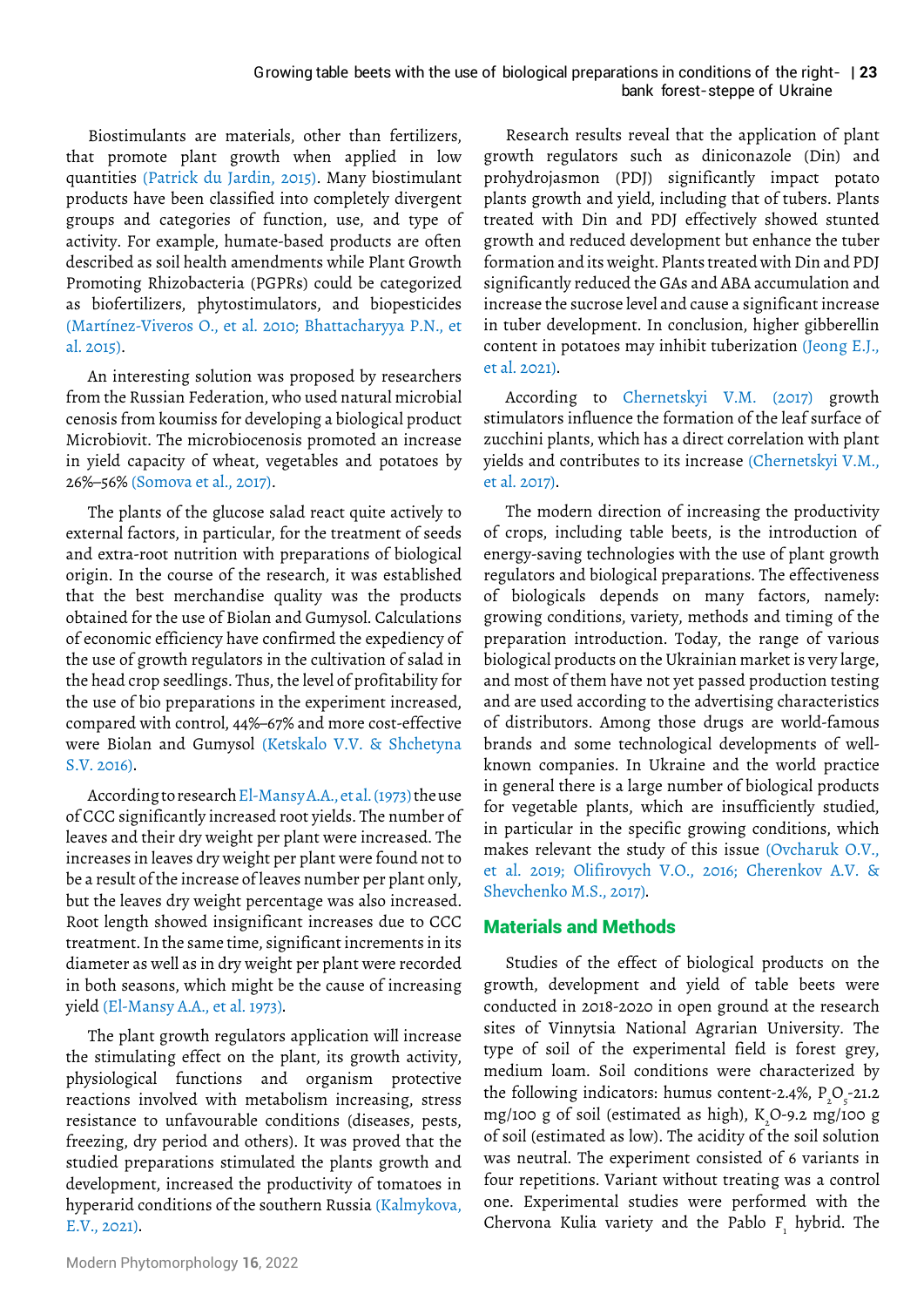following biological preparations were the variants of the experiment: Organic Balance+Azotofit+Liposam, Humifrend+Azotofit+ Liposam. In the experiment, the plants were sprayed with the solutions of biologicals: Organic Balance (0.5 l/ha), Humifrend (0.5 l/ha), Azotofit (0.3 l/ha); Liposam (0.3 l/ha) was used as an adhesive substance. The treatment was carried out in phase of 3 the true leaves (Bondarenko H.L., et al. 2001).

Table beets were grown according to the technology typical for the Forest-Steppe natural zone [DSTU 6014:2008, 2010]. Field, statistical and laboratory research methods were used in the experimental research.

According to the methodology, phenological observations of plant growth and development, biometric measurements and accounting were provided (Bondarenko H.L. & Yakovenko K.I., 2001). Phenological phases were observed visually for each repetition. Harvesting was carried out in the period of technical maturity of roots in accordance with the requirements of the current standard–"Fresh table beets. Technical conditions–SSTU 7033:2009" (SST of Ukraine 7033:2009, 2010).

# Results and Discussion

The results of phenological observations are shown in Tab. 1. Analysis of the research results confirms that biological preparations and varietal characteristics have a certain effect on the phenological phases of growth and development of beets. In the initial stages of growth and development of the table beet plants, there were no significant changes between phases. However, in the Pablo  ${\tt F}_{\!_1}$ hybrid, the phases occurred somewhat earlier than the calendar terms. Sporadic seedlings were observed in the Chervona Kulia variety on April 27 in all variants of the experiment. In the Pablo  $F_1$  hybrid emergence of single seedlings was recorded on April 25 in all variants, which was 2 days earlier than the studied variety. Accordingly, mass standing was also registered 2 days earlier. The same pattern was observed with the appearance of the 1st and 3rd pairs of true leaves. In particular, the appearance of the 1st pair of true leaves was noticed on 15.05 and

13.05, depending on the studied variety and hybrid. The appearance of the 3<sup>rd</sup> pair of true leaves was observed on the 11th day after the mass appearance of seedlings. The emergence of the 5<sup>th</sup> pair of true leaves in table beet plants was noted earlier in the Pablo  $F_1$  hybrid on the variant with Organic Balance+Azotofit+Liposam and Humifrend+Azotofit+Liposam treatment-31.05, which is 1 day sooner than control, and 1 and 3 days earlier for the studied variants of the Chervona Kulia variety. Thus, in the initial phases of growth and development of table beet plants, the variety and the hybrid, but not biological preparations, influenced the passage of phenological phases.

Further study of the phenological phases of growth and development of table beet plants showed the effect of biological products on their occurrence (Tab. 2). The onset of the moulting phase was observed sooner in the Chervona Kulia variety under the use of Organic Balance+Azotofit+Liposam on 05.06, which is 2 days earlier than the control variant. In the Pablo  $F_1$  hybrid in the same variant, the moulting phase was observed on 03.06, which is also 2 days earlier than on the variant without biological products treatment. Somewhat earlier, compared to the untreated variant, this phase was recorded in the Chervona Kulia variety and the Pablo F<sub>1</sub> hybrid under the use of Humifrend+Azotofit+Liposam.

The phase of intensive root growth and that of technical maturity were also noted earlier under the use of Organic Balance+Azotofit+Liposam: in the variety Chervona Kulia it came on 09.06 and 17.07, in the Pablo F1 hybrid–on 07.06 and 15.07, which is 2-3 and 3 days earlier compared to the control. The phase of technical maturity in all variants of the experiment was recorded on different dates. Earlier, the phase of technical maturity was observed on the variant with the use of the Organic Balance+Azotofit+Liposam biological product-on 17.07 in the Chervona Kulia variety and 15.07 in the Pablo F. hybrid. In the variant without treatment, this phase was observed later than all. Taking into account the varietal characteristics and weather conditions prevailing during the years of the research, harvesting was carried out on 15.09.

**Table 1.** Dates of phenological phases of table beets depending on the variety and biological preparation (average for 2018-2020).

|                                                   |                                   | <b>Seedlings</b> |       | The emergence of true leaves pairs |                 |                 |
|---------------------------------------------------|-----------------------------------|------------------|-------|------------------------------------|-----------------|-----------------|
| Variety,<br>hybrid                                | <b>Biological preparation</b>     | sporadic         | mass  | 1 <sup>th</sup>                    | 3 <sup>th</sup> | 5 <sup>th</sup> |
|                                                   | Without treatment (control)       | 27.04            | 12.05 | 15.05                              | 23.05           | 03.06           |
|                                                   | Organik balance+Azotofit+ Liposam | 27.04            | 12.05 | 15.05                              | 23.05           | 01.06           |
| ;hervona<br>.ulia<br>$\bar{o}$ $\bar{\mathbf{x}}$ | Humifrend+Azotofit+Liposam        | 27.04            | 12.05 | 15.05                              | 23.05           | 01.06           |
|                                                   | Without treatment (control)       | 25.04            | 10.05 | 13.05                              | 21.05           | 01.06           |
| Pablo<br>F                                        | Organik balance+Azotofit+ Liposam | 25.04            | 10.05 | 13.05                              | 21.05           | 31.05           |
|                                                   | Humifrend+Azotofit+Liposam        | 25.04            | 10.05 | 13.05                              | 21.05           | 31.05           |

Modern Phytomorphology **16**, 2022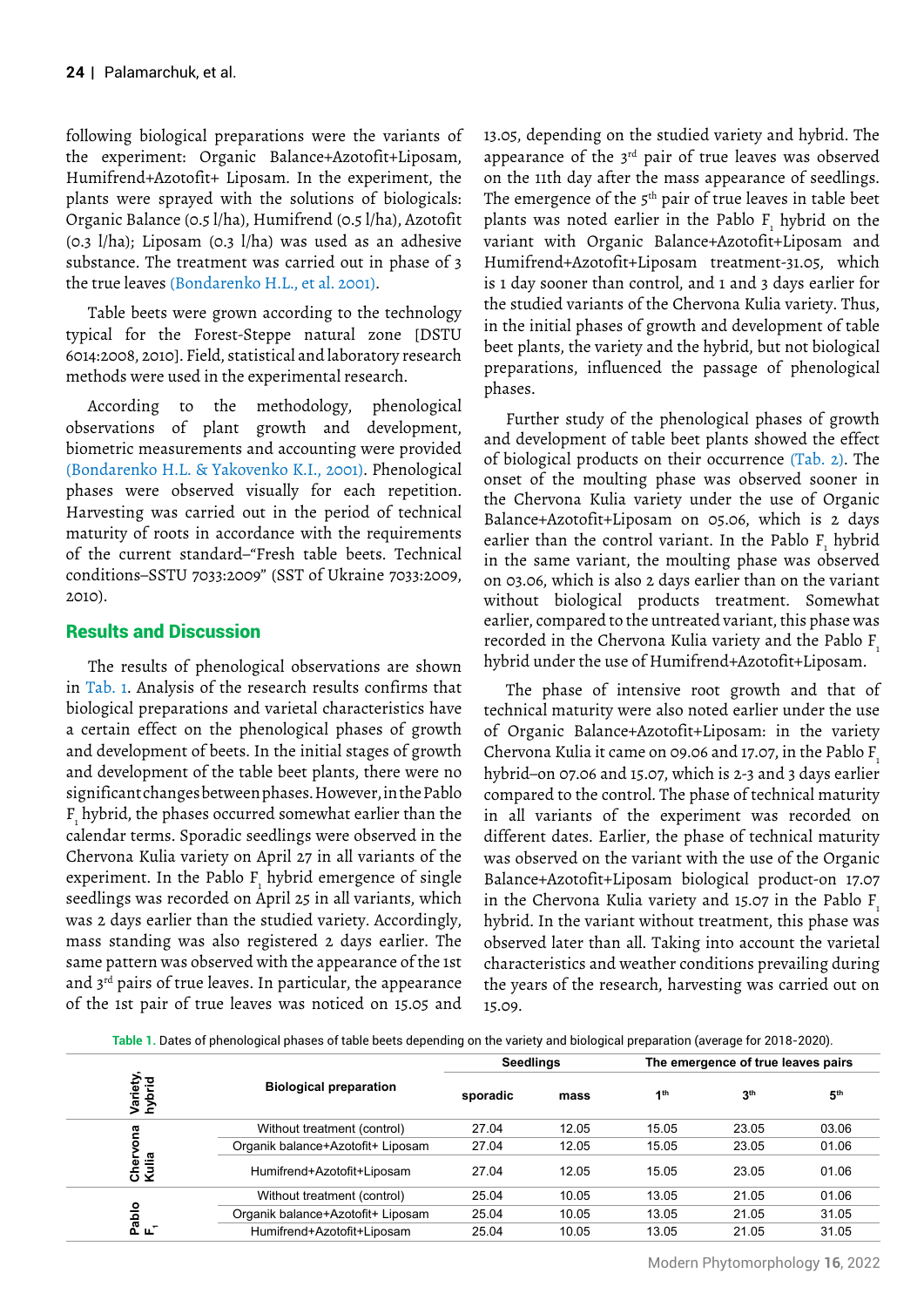| Variety,<br>hybrid      | <b>Biological preparation</b>    | <b>Moulting phase</b> | Phase of intensive root<br>growth | <b>Phase of technical</b><br>maturity | Harvesting |
|-------------------------|----------------------------------|-----------------------|-----------------------------------|---------------------------------------|------------|
|                         | Without treatment (control)      | 07.06                 | 11.06                             | 20.07                                 | 15.09      |
| vona<br>eil<br>리<br>⊻ ن | Organik balance+Azotofit+Liposam | 05.06                 | 09.06                             | 17.07                                 | 15.09      |
|                         | Humifrend+Azotofit+Liposam       | 06.06                 | 10.06                             | 19.07                                 | 15.09      |
| $\mathbf$<br>ட          | Without treatment (control)      | 05.06                 | 10.06                             | 18.07                                 | 15.09      |
| Pablo                   | Organik balance+Azotofit+Liposam | 03.06                 | 07.06                             | 15.07                                 | 15.09      |
|                         | Humifrend+Azotofit+Liposam       | 04.06                 | 09.06                             | 17.07                                 | 15.09      |

Table 2. Dates of the next phenological phases of table beets depending on the variety and biological preparation (average for 2018-2020).

**Table 3.** Duration of the interphase periods of table beets growth depending on the variety and biological preparation, days (average for 2018-2020).

| Variety<br>hybrid    | <b>Biological preparation</b>    | <b>Mass seedlings-the</b><br>moulting phase | Mass seedlings-the beginning of<br>intensive root formation | Mass seedlings-the<br>end of the growing<br>season |
|----------------------|----------------------------------|---------------------------------------------|-------------------------------------------------------------|----------------------------------------------------|
| ona<br>Cher<br>Kulia | Without treatment (control)      | 26                                          | 30                                                          | 69                                                 |
|                      | Organic Balance+Azotofit+Liposam | 24                                          | 28                                                          | 66                                                 |
|                      | Humifrend+Azotofit+Liposam       | 25                                          | 29                                                          | 68                                                 |
| щ<br>olqe.           | Without treatment (control)      | 26                                          | 31                                                          | 69                                                 |
|                      | Organic Balance+Azotofit+Liposam | 24                                          | 28                                                          | 66                                                 |
|                      | Humifrend+Azotofit+Liposam       | 25                                          | 30                                                          | 68                                                 |

The influence of biological preparations on the duration of interphase periods of table beets was revealed as well (Tab. 3). The studied period of the "mass seedlingsmoulting phase" was shorter than under the use of the Organic Balance+ Azotofit+Liposam biologicals: in the Chervona Kulia variety and Pablo F $_{\rm i}$  hybrid-24 days, which is 2 days shorter than control.

The "mass germination–the beginning of intensive root formation" interphase period was shorter with the application of Organic Balance+Azotofit+Liposam, in the variety and the hybrid it lasted 28 days, which is 2 and 3 days less than the control variants. In the Pablo F hybrid without treatment, this interphase period was the longest–31 days. The interphase period "mass seedlings– the end of the growing season" was also shorter on the variant with Organic Balance+Azotofit+Liposam application–66 days, whereas on the variant without treatment it was 69 days. For a model of the highest states of the highest states without treatment (control) 07.06<br>  $\frac{1}{2}$  (Manih balance+Azotofit+Liposam 08.06<br>  $\frac{1}{2}$  (Manih balance+Azotofit+Liposam 08.06<br>  $\frac{1}{2}$  (Manih balance+Azotofit

It should be noted that the duration of the interphase periods was influenced by the nature of the variety, hybrid, weather conditions of the research years and biological preparations used.

The final indicator, that shows the result of one or another research factor action, is the yield. It depends on the studied factors, growing and weather conditions of the research years. Studies have shown a positive effect of biological preparations on the table beets yield Organic Balance+Azotofit+Liposam application: in the Chervona Kulia variety, the increase was 7.1 t/ha, in the Pablo  $F_1$  hybrid-10.3 t/ha relative to the control (Tab. 4). A positive effect was also obtained with the application of Humifrend+Azotofit+ Liposam preparation, where the increase was 4.9 t/ha and 8.4 t/ha, respectively. The significance of the obtained difference is confirmed by the results of the analysis of variance over the years of the research.

Analyzing the years of the research, it should be noted that in addition to the studied factors, the yield was influenced by weather conditions of the research years and morphobiological features of the studied table beet variety and hybrid.

The quality of the obtained product is an important characteristic when examining the influence of the studied factor. The conducted biometric measurements of beetroots showed a positive effect of biological agents on biometric parameters (Tab. 5). The use of the Organic Balance+Azotofit+Liposam complex provided the increase in root mass in the Chervona Kulia variety–45 g, in the Pablo  $F_1$  hybrid-30 g, respectively. Under the use of the Humifrend+Azotofit+Liposam complex, the increase was 30 g in the Red Ball variety and 25 g in the Pablo F hybrid. A strong direct relationship between yield and weight of table beetroot ( $r=0.94 \pm 0.05$ ) was proved.

The diameter of the root crop indicator was in the range of 8.4 and 9.0 cm. The increase in root diameter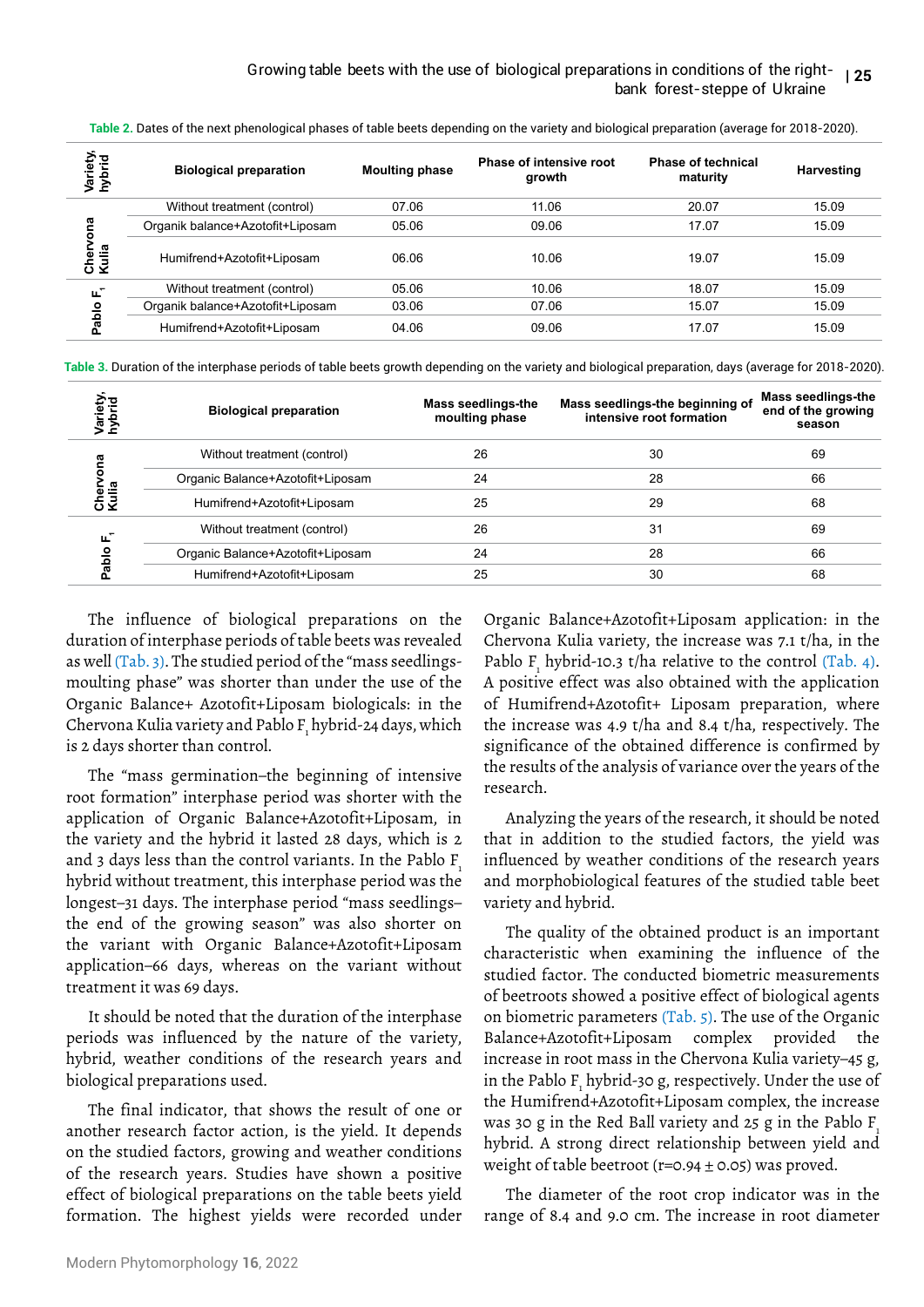| Variety, hybrid      |                                  |         | Yield, t/ha |         |         | ូង<br>អ្ន             |
|----------------------|----------------------------------|---------|-------------|---------|---------|-----------------------|
|                      | <b>Biological preparation</b>    | 2018 p. | 2019 p.     | 2020 p. | Average | Gain ± to<br>control, |
|                      | Without treatment (control)      | 62.3    | 58.6        | 62.0    | 61.0    |                       |
|                      | Organic Balance+Azotofit+Liposam | 69.6    | 65.4        | 69.1    | 68.0    | 7.1                   |
| Chervona<br>Kulia    | Humifrend+Azotofit+Liposam       | 67.4    | 63.2        | 67.0    | 65.9    | 4.9                   |
|                      | Without treatment (control)      | 66.1    | 62.0        | 65.6    | 64.6    |                       |
| Pablo F <sub>1</sub> | Organic Balance+Azotofit+Liposam | 76.8    | 72.5        | 75.3    | 74.9    | 10.3                  |
|                      | Humifrend+Azotofit+Liposam       | 74.7    | 70.4        | 73.8    | 73.0    | 8.4                   |
| HIP05                | A                                | 0.9     | 0.8         | 0.9     |         |                       |
|                      | B                                | 1.0     | 0.9         | 1.1     |         |                       |
|                      | AB                               | 1.6     | 1.4         | 1.6     |         |                       |

#### **Table 4.** Yields of table beets depending on the variety and biological preparation (average for 2018-2020).

Table 5. Biometric indicators of table beet products depending on the variety and biological preparation (average for 2018-2020).

| Variety, hybrid      | <b>Biological preparation</b>        | Root weight, g | Root diameter, cm | Root length, cm |
|----------------------|--------------------------------------|----------------|-------------------|-----------------|
|                      | Without treatment (control)          | 275            | 8.4               | 8.0             |
| guo<br>Cher<br>Kulia | Organic Balance + Azotofit + Liposam | 320            | 8.8               | 8.5             |
|                      | Humifrend + Azotofit + Liposam       | 305            | 8.5               | 8.3             |
| ட<br>Pablo           | Without treatment (control)          | 300            | 8.5               | 8.2             |
|                      | Organic Balance + Azotofit + Liposam | 330            | 9.0               | 8.7             |
|                      | Humifrend + Azotofit + Liposam       | 325            | 8.8               | 8.4             |

under the use of Humifrend+Azotofit+Liposam biological preparations was slightly smaller and made up 0.1 cm-0.3 cm. Analysis revealed a strong direct relationship between yield and root diameter ( $r=0.93 \pm 0.04$ ).

The action of Organic Balance+Azotofit+Liposam biologicals was detected when measuring the length of the root crop, where the gain relative to the control made up 0.5 cm. The use of Humifrend+Azotofit+Liposam increased this indicator relative to the control by 0.3 cm-0.2 cm. A strong direct dependence between yield and root length was established ( $r=0.90 \pm 0.13$ ).

### **Conclusions**

Thus, the research revealed the influence of biological preparations on the phases of growth and development of table beet plants, their yield and biometric parameters of products. The use of the Organic Balance+Azotofit+Liposam biological complex accelerated the passage of phenological phases of growth and development of table beet plants. The shortest period from mass germination to harvesting was recorded in the studied varieties and hybrids under the use of Organic Balance+ Azotofit+Liposam complex 66 days. The highest yield was obtained due to the use of Organic Balance+Azotofit+Liposam biological preparations, which gave a 7.1 t/ha–10.3 t/ha increase relative to the control. The largest root weight was provided by the variant using Organic Balance+Azotofit+Liposam combination: in the Chervona Kulia variety, it was 320 g, in the Pablo F<sub>1</sub> hybrid–330 g. Studies have shown that the Pablo  $\text{F}_{\text{i}}$  table beet hybrid provided better yields and biometric parameters of products due to greater adaptation to growing conditions, which is especially relevant in climate change.

### References

**Babych A.O. (1996).** [World land, food and feed resources.](https://fri-journal.com/index.php/journal/article/view/884) *Kyiv Ahrarna Nauka* p: 200.

**Balian A.V. (2013).** [Contribution of agricultural science to the](https://fri-journal.com/index.php/journal/article/view/884)  [development of organic production](https://fri-journal.com/index.php/journal/article/view/884). *Bulletin Agri Sci* **11:** 9-12.

**Bazalii V.V., Domaratskyi Ye.O., Dobrovolskyi A.V. (2016).**  [Agrotechnical method of prolongation of photosynthetic activity of](http://www.ksau.kherson.ua/files/avtoreferaty_dysertaciyi/%D0%94%D0%B8%D1%81%D0%B5%D1%80%D1%82%D0%B0%D1%86%D1%96%D1%8F %D0%94%D0%BE%D0%B1%D1%80%D0%BE%D0%B2%D0%BE%D0%BB%D1%8C%D1%81%D1%8C%D0%BA%D0%B8%D0%B9 %D0%90.%D0%92..pdf)  [sunflower plants.](http://www.ksau.kherson.ua/files/avtoreferaty_dysertaciyi/%D0%94%D0%B8%D1%81%D0%B5%D1%80%D1%82%D0%B0%D1%86%D1%96%D1%8F %D0%94%D0%BE%D0%B1%D1%80%D0%BE%D0%B2%D0%BE%D0%BB%D1%8C%D1%81%D1%8C%D0%BA%D0%B8%D0%B9 %D0%90.%D0%92..pdf) *Bulletin Agrarian Sci Black Sea Coast* **4:** 77-84.

**Bhattacharyya P.N., Jha D.K. (2012).** [Plant growth promoting](https://pubmed.ncbi.nlm.nih.gov/22805914/)  [rhizobacteria \(PGPR\): emergence in agriculture.](https://pubmed.ncbi.nlm.nih.gov/22805914/) *World J Microbiol Biotechnol* **28:** 1327-1350.

**Bomba M.Ya. (2004).** [Scientific and applied aspects of organic](https://scholar.google.com/scholar?hl=en&as_sdt=0%2C5&q=Bomba+M.Ya.+%282004%29.+Naukovi+ta+prykladni+aspekty+biolohichnoho+zemlerobstva+%5BScientific+and+applied+aspects+of+organic+farming%5D.+Lviv%2C+Ukrainski+tekhnolohii%2C+232+p.+%28in+Ukrainian%29.&btnG=)  [farming.](https://scholar.google.com/scholar?hl=en&as_sdt=0%2C5&q=Bomba+M.Ya.+%282004%29.+Naukovi+ta+prykladni+aspekty+biolohichnoho+zemlerobstva+%5BScientific+and+applied+aspects+of+organic+farming%5D.+Lviv%2C+Ukrainski+tekhnolohii%2C+232+p.+%28in+Ukrainian%29.&btnG=) *Lviv Ukrainski Tekhnolohii* p: 232.